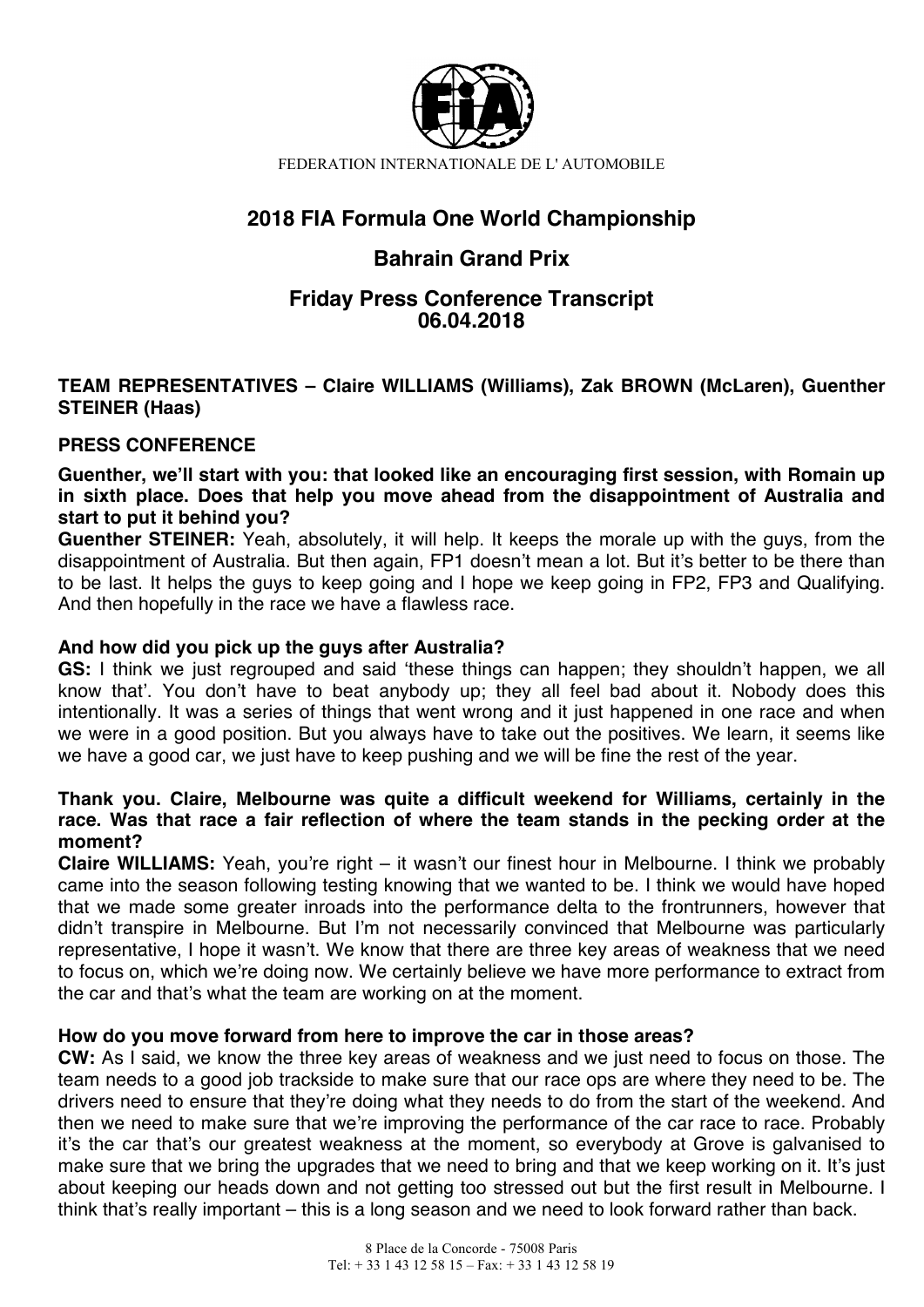### **Thank you. Zak, coming to you, it's a home race of sorts for McLaren and you had a strong result on the first race weekend, but was the pace where you expected it to be at the start of the season?**

**Zak BROWN:** Our pace was there or thereabouts. It was a good race for us. We wanted to get both cars home, reliably and in the points. It was a good weekend. The drivers did an exceptional job, the pit stops were good, we're in the rebuilding process, it's a long season, but that was a long season for us.

#### **Yesterday, Fernando Alonso said that the next two months are crucial for McLaren. Is that a sentiment that you share?**

**ZB:** I think the next two months are crucial for every Formula 1 team, with the pace of development. No one is sitting still. This race is important, the following race is important, every race is important, but we need to build on Australia, find some more speed, make sure we continue with the reliable and good team work, and I think we'll have a good season.

## **QUESTIONS FROM THE FLOOR**

### **Q: (Kate Walker– New York Times) This week we saw the results of the gender pay gap figures published – I know Guenther your team was exempt – but what sort of efforts are you guys making to rectify any imbalances in pay in your workforce and to what extent are the existing imbalances down to people of different gender being in different roles, rather than any deliberate effort to underpay women?**

**CW:** I can get on my soapbox now! Gender equality at Williams, and I'm talking on behalf of our team, is obviously an issue that we have been looking at and addressing for a number of years now. It's hugely important as part of a wider societal conversation that we're having and it's really important that we tackle and we address these issues. I do think the report that came out this week is misleading. I think the criteria by which we have to report has been particularly misleading. You look at the tables of teams that have had to report and Williams is pretty far down the bottom, but they are looking at the mean and the median. And actually the most important thing when you're looking at gender pay is that women are paid the same amount as their male counterparts for doing the same role. That's the most important thing. At Williams we tackled that issue a while ago, probably 12-18 months ago. We know, and I can sit here with total transparency, saying all women at Williams are paid for doing the identical roles that men are paid. I think that's the most important issue that we have to address. I think that these reports that have come out this week can be extremely misleading, because they are comparing situations where actually there are far fewer women in our roles in our teams, because this is a very male-dominated sport and always has been. However, we've done a huge amount of work to tackle that over the past 12 months and we continue to do so. I think at Williams we probably do more work than most of the teams in the paddock, and I'm really proud to say that, either through the initiatives we've set up over the past two years to address the situation, or through the work we do with external parties such as F1 in Schools and Dare to be Different. And we will keep plugging this conversation and keep doing this work to ensure that we have more females coming into our team and into motorsport as a whole. It's so important when we're looking at a shortage of engineers coming up. We have to be talking to all students, male and female, in secondary and tertiary education if we're to make sure that at the end of the day this sport survives. But it is also really important to say that we recruit on merit. Sport has to be done on a meritocracy, it's not just a box-ticking exercise for us to make surer that we have more women in. It's to make sure that we have quality people coming into our racing teams to work.

**ZB:** I echo Claire's comments, I think she laid that out very well. What I would say is that it is a very important issue for McLaren. It's something that we speak about frequently. It's something that we are doing something about, so we recognise its importance and there is definitely room for improvement.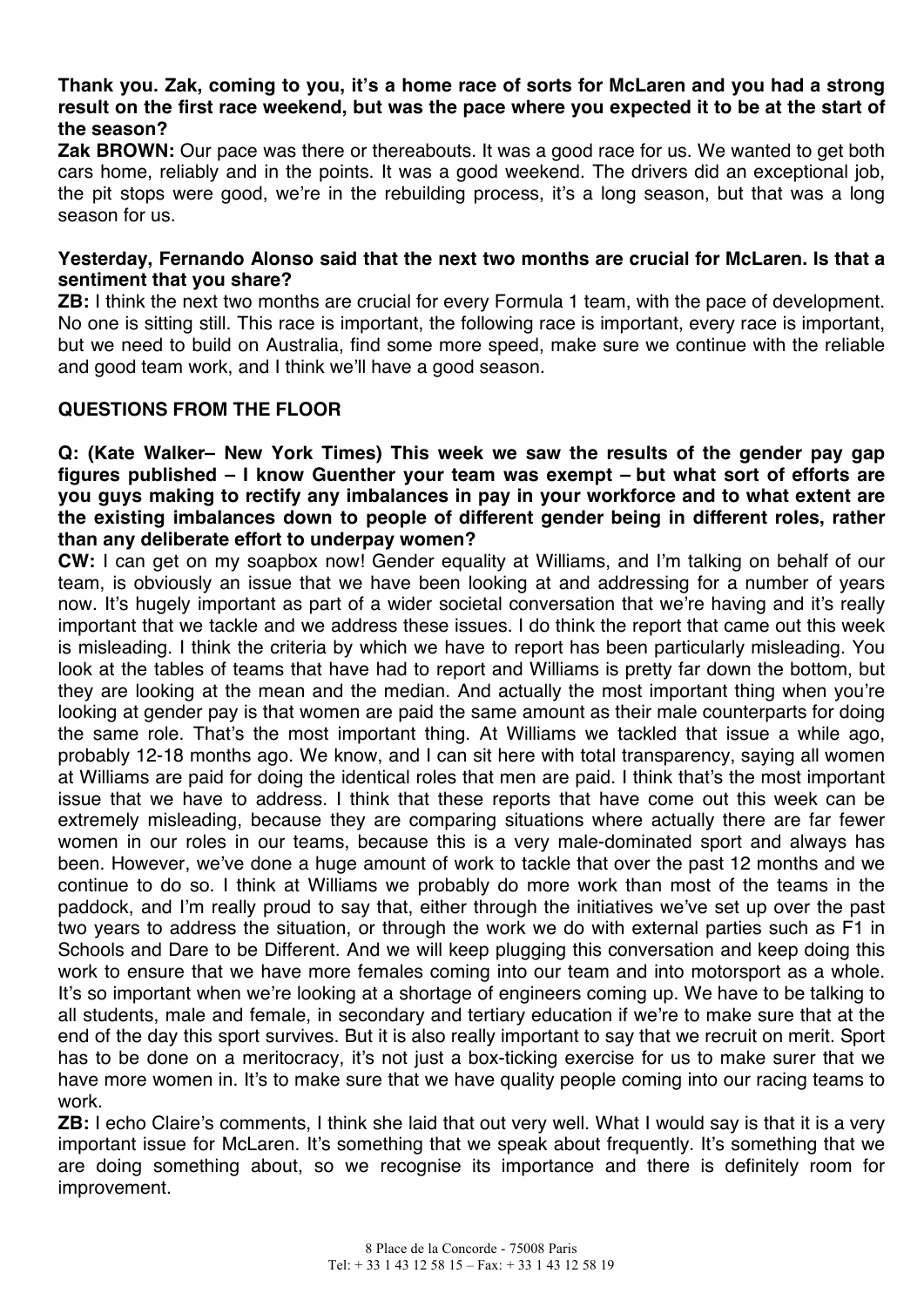**GS:** After Claire, what she said, I don't know what to say! It was so good. Even if we are exempt, we are equal, it's the job position, we don't look at gender. It's very transparent, we are very new, so we never had any history there. When we started it needed to be equal anyway. That is the position and that is the pay. It doesn't matter whoever it is that is what gets paid. So we are very fair on that one. Even if we don't have to report, we have no issues with that and we just keep it fair.

#### **Q: (Dan Knutson – Auto Action and Speed Sport) Liberty presented its broad outline for the future. It's going to require co-operation from the teams. You've all observed Formula 1 for a long time and you know that teams rarely agree unanimously on everything. What's different now than it has been in the past 30 or 40 years?**

**ZB:** I can't really speak to the last 30 or 40 years because I haven't been around that long… but I have watched it. Yeah, I look like it! Thanks! I think we all recognise that the sport starts with the fan and that's what Liberty are focused on – putting on a better for the fan. And if the fan wins, we all win. The sponsors win, the m4edia wins, television ratings win. I think we all recognise that the sport is not where it needs to be today so it's in our collective interest to improve the show. That means we're all going to have make varying degrees of compromises but I think we'll ultimate get there at the end and I'm excited about the future of Formula 1.

**CW:** I was extremely positive about today's meeting, I have to say. I think we've all hoped for change under our new management and I think today they presented change. I think for a team like ours, based on what they presented, it was an extremely good day for us. I came back thinking let's crack open some champagne, because from our perspective if we can get these new regulations through, and if Liberty/FOM do everything they say they are going to do, that they presented this morning, then from our perspective I know that Williams' future is safe. That's not to say that we were on the brink, or anywhere close, but with today's sport and the way it is structured and with the financial disparity between teams then the likelihood of Williams' survival into the medium and longterm was looking pretty bleak. Everything they presented from revenue redistribution to cost caps is absolutely everything that we want to see from 2021 and beyond, so I'm personally delighted with the proposals that they laid down. I know that in the past you can have these conversations and they come out and not necessarily anything is ever done about it, but I'm not sure these discussions are negotiable. That's not the message I got anyway.

**GS:** I think I echo what Claire and Zak said. We are looking all positive after our meeting. But to answer Dan's question, there's a different owner of the sport in place so they will do things differently. We knew what was before, there was always the same tactics. With the new owner that is what you have got the chance to make it happen different this time. That's my opinion about it, to answer Dan's question straight. I think it was good today. The presentation went well. For sure, everybody goes away and comes back with questions but I think as Claire and Zak said we are at the point where we need to change something to attract people, to attract new fans to do what we need to do to make the sport the leading sport in the world.

#### **Q: (Jerome Pugmire – Associated Press) Just to follow up on that, is there anything – for all three of you – that you had any reservations about regarding the proposals? Any particular point?**

**ZB:** I think we're going to avoid getting into specifics of what was discussed this morning. That was what was agreed amongst the teams, Chase and Ross. But, as Claire and Guenther have said, I would say overall the impression is very positive and I think the direction they're taking is the right direction. There's obviously a lot of details, questions – but we'll do that behind closed doors.

#### **Guenther, anything to add?**

**GS:** No. Nice try to get more information. But no, nothing more to add. The detailed discussions are behind closed doors, we all agreed on that one, and so we should keep it like in any other business and hopefully we bring back a better sport that is better for all of us.

**Claire, you're very happy but I assume you're going the say the same? CW:** Yeah, the same. Thank you.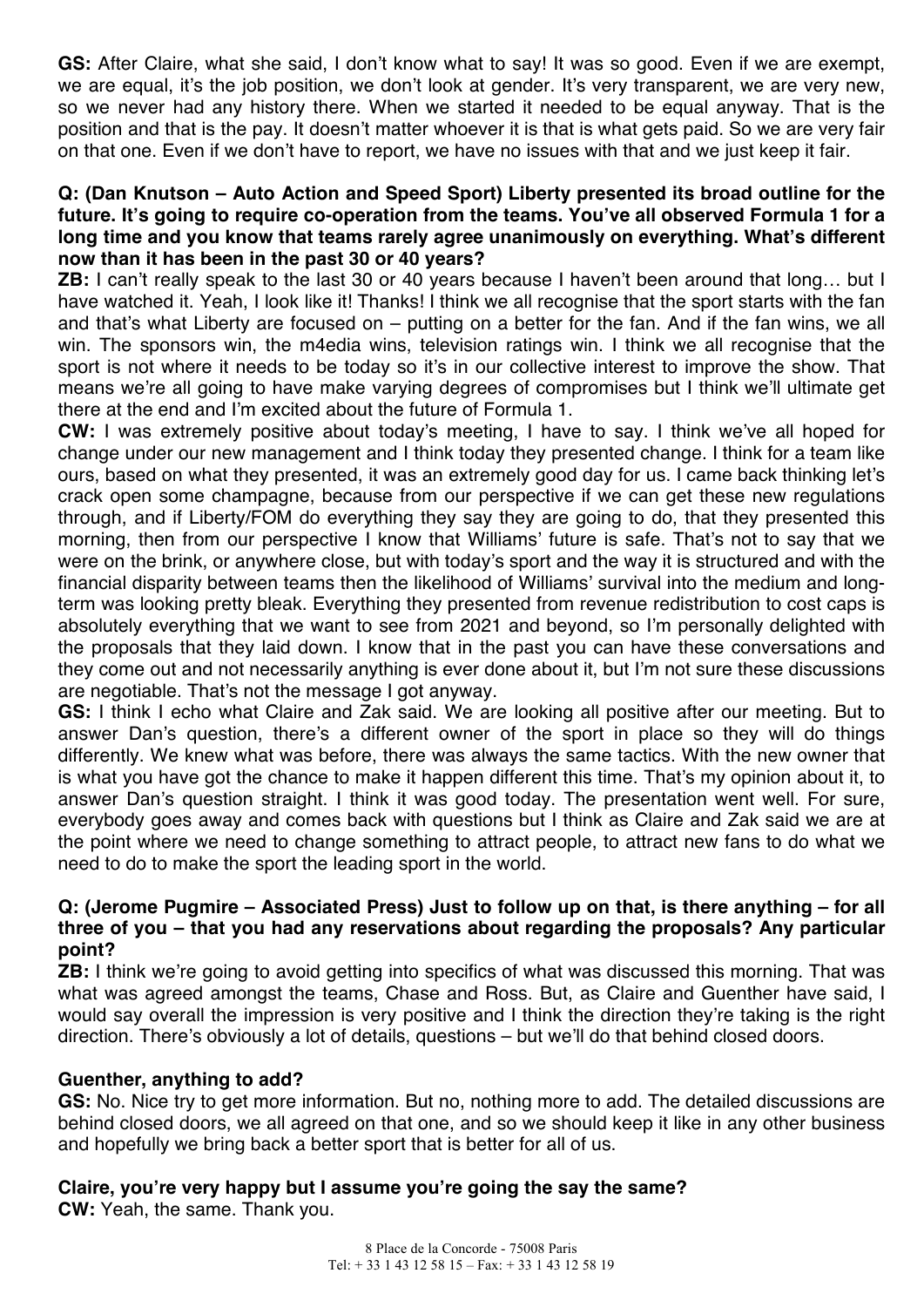**Q: (Dieter Rencken – Racing Lines, Racefans.net) Sorry to continue along the same sort of line but referring to this morning's meeting, is it not… the presentation was more a Liberty wishlist rather than proposals for the future, given the fact that they aren't actually the regulatory body. So, do you actually see this as a blueprint for the future or a discussion point?**

**CW:** I believe it was a proposal rather than a wishlist. It was presented as such and I think that everyone felt it was a blueprint for the future. There are obviously elements in that proposal are under FOM's control and others which fall under the FIA's control – but I believe that FOM and FIA are working together and, as I've always said, if we're going to protect the future of this sport then we need to work collaboratively. All three stakeholders.

#### **Zak, did you see it like that?**

**ZB:** Yep. I was in the same meeting.

#### **Guenther?**

**GS:** Yes – but there is something between a blueprint and a wishlist, which is called a proposal. That's what it was. It's not a blueprint but it's not 'oh, let's try to do this'. It's something in between but it's a good starting point. A very good one, actually.

#### **Q: (Jonathan McEvoy - Daily Mail) To Zak. As you're chairman of McLaren and non-executive director at Motorsport Network, do you think it's right that one of your drivers advertises a link to the magazine and the website.**

**ZB:** Yeah, it was a free offering. I think some other drivers are going to be doing it. So yeah, it's a free opportunity for consumers and hopefully more drivers will help share accordingly.

#### **Q: (Scott Mitchell – Autosport) Just a quick one back on the topic of the meeting this morning. One of the things that was pointed out was a reiteration of the need for a cost cap. So, how much do you think is a sensible target for that and how to you think it would be employed?**

**ZB:** I think that falls into the realm of items that we're not going to discuss. I think there's a lot of detail of what goes into a cost cap and what doesn't. I think at the end of the day we're trying to get the sporting field levelled so wherever we land on cost caps should be based around what makes a race car fast on the track – not necessarily some of the other items that go around a Formula One programme: marketing, things of that nature. What you see in the paddock – I think that's quite special and unique to Formula One.

#### **Guenther, do you have a figure in mind that you think would be good?**

**GS:** No. I think as Zak said, it's behind closed doors and we have to go back to that one because we agreed on it. It will come out when the deal is done. Or maybe it never will – but it needs to be reasonable that we can put a good show on, the technology still to showcase it, and what we put in and what we take out, we have to still obviously decide on it but again it will be done behind closed doors.

## **And Claire, if I could ask, if a figure was given, was it one that would actually affect many of the teams at the moment, or was it quite a high ceiling?**

**CW:** I don't know whether to say it was behind closed doors or not – because that's what everyone else keeps saying. I think it's a balanced figure. I think obviously whenever you talk about cost caps there are going to be winners and losers, aren't there? And it's about compromise at the end of the day.

## **Q: (Dieter Rencken – Racing Lines, Racefans.net) Question to Guenther – and I won't ask what you could do with a \$150million cost cap – but you've obviously played the listed parts regulation to the absolute limit and your performances and commercial performances to**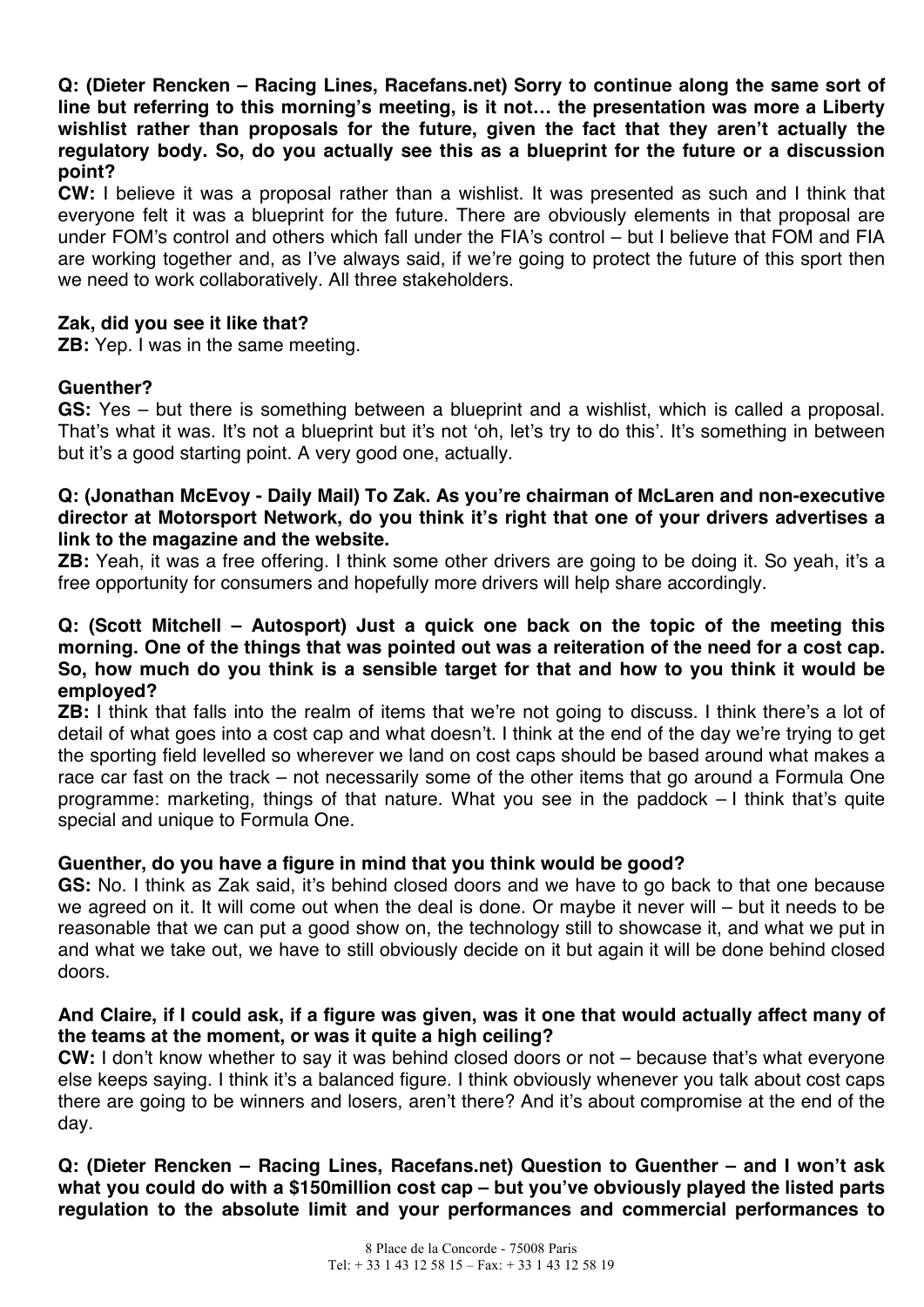**date in your last two years prove that it's actually worked for you. Is this how you intend continuing going forward? To actually continue still getting all the listed parts from your favoured team supplier – or do you intend changing that model? And to the other two, do you believe that this is the way forward for Formula One? To basically be a semi-customer team acquiring as many parts as possible.**

**GS:** We are doing it until 2020. We were waiting for this proposal and see where we get with the proposal with Liberty Media. And then we decide what we are going to do in the future. We haven't taken this decision yet, what we are going to do but, for sure, it seems to be working and I don't see any point to do it different at this moment in time. But it was this morning, the meeting, we have still have not the decision of what will be done with the sport for 2021. How the new contract looks. As soon as we have got that one, we will take a decision in the months after that one, how we continue there.

## **Zak, is this a future direction that you think Formula One should be exploring?**

**ZB:** Yeah, I think it… Haas has done an outstanding job. Gene Haas is a very smart businessman, he obviously saw an opportunity to enter the sport and get competitive with less resources than a lot of the other teams out there and I think it does point to future regulations where you do talk about some standardisation of some parts that maybe aren't visible to the race fan – therefore it doesn't compromise the integrity of the sport, the customisation. So, I think it is something that they've done a very good job on and I think we need to look at some of that, or all of that, some of the basis on which we move forwards as we try to drive cost down.

## **Claire, your thoughts.**

**CW:** Yeah, I think Haas have done a fantastic job. They've come into the sport and are now a hugely competitive. Obviously we are not very happy about that – but as a model I think certainly it is not one that Williams subscribes to. I think everybody knows our philosophy around being a constructor in our sport. For us, personally – I wouldn't criticise the way other people want to do it – but we want to retain our constructor position. So it's not something that I would want our team to subscribe to – to go and buy a whole load of another team's parts. For me, success for us is us designing, developing and building our race car, ourselves, in-house. And success has to come from us doing it our own way. But, as a philosophy for other teams, we totally accept that.

#### **Q: (Arjan Schouten – Ad SportWorld) Zak, Formula Two is also starting this weekend. Last week, Nyck de Vries told on Dutch television that you said to him that he will definitely get a chance with McLaren in Formula One in 2019 when he wins the championship. Two questions: is that true and what does a chance mean?**

**ZB:** That is not an accurate reflection of the conversation but Nyck's a very good driver. McLaren will always look to put the two best drivers that it can in the car and no one has any promises from McLaren verbally or contractually as to who is going to be in our car in 2019.

#### **Q: Indistinct**

**ZB:** We won't comment on our contracts but I can tell you that no one has a guarantee to be in our seat for 2019, regardless of any race results.

#### **Q: (Louis Dekker – NOS) Do you think the Liberty plans secure the future of the ten teams? For instance, will it keep Ferrari on board?**

**GS:** I cannot speak for Ferrari so I think we need to ask Dr Marchionne that one but I think there is… I've no idea. Mr Marchionne wasn't present and nobody committed this morning, nobody made any comment if they would join or not. I hope they stay on board, obviously, because Ferrari's a big part of Formula One. I hope everybody stays on board because I think they've got ten good teams at the moment and we should try to all work together to keep it going like this.

#### **Q: Claire, you said you came out very happy from that meeting. Do you think every team came out very happy from it?**

**CW:** I'm sure that some people aren't going to be very happy. If you hear the intricacies of that meeting then, as I said earlier, there are always going to be winners and losers in this situation and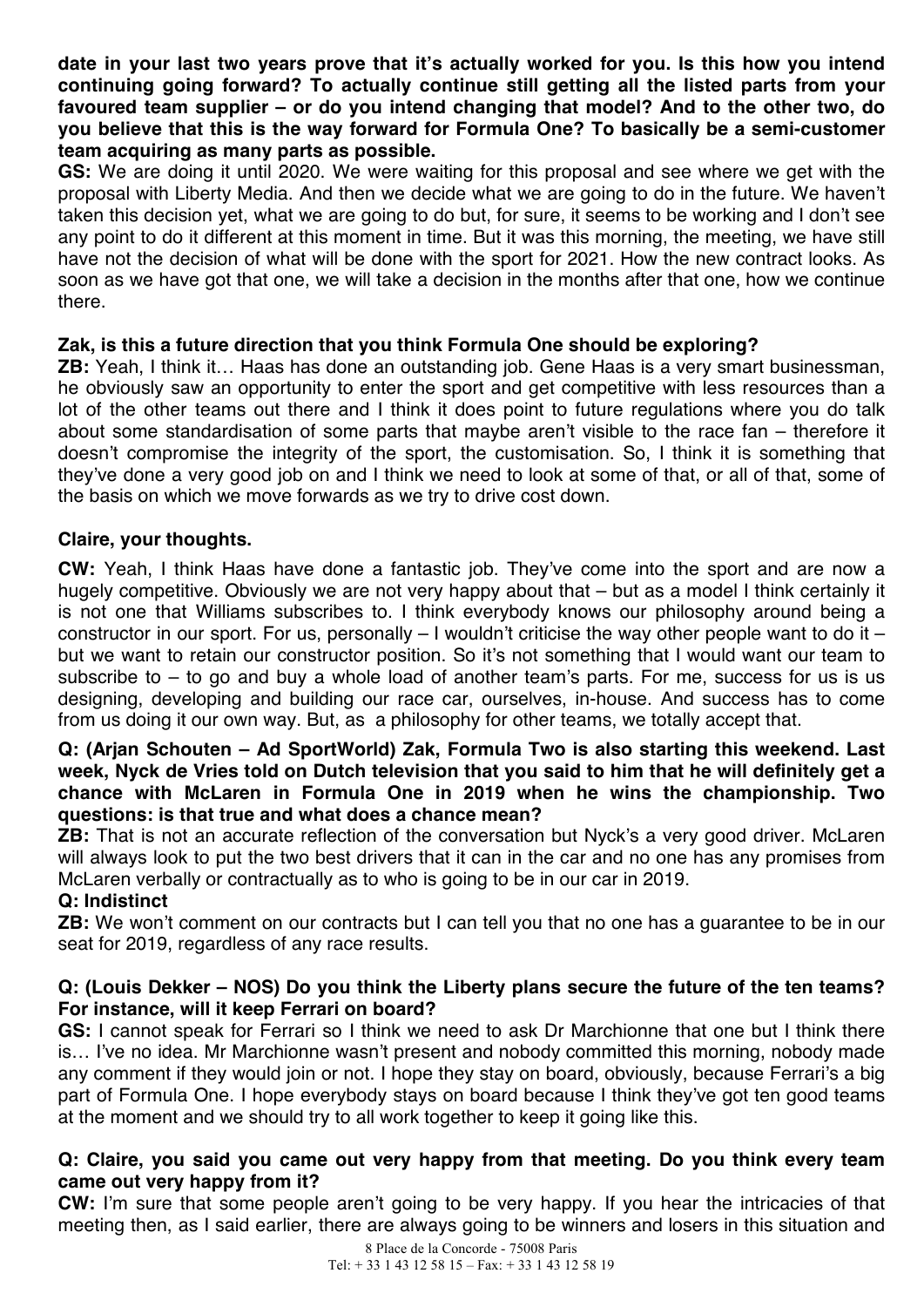sometimes it's about compromise if we're to protect the future health of this sport. Like Guenther says, I can't comment on Ferrari's feelings around the proposals that were laid out. All I can comment on is our team and if their proposal is blue-printed then it does protect the survival of Williams and at the end of the day that's all that matters to me. I want our team to be competing and hopefully winning in this sport for the next two, three, four decades.

**ZB:** No, nothing to add, I think we'll find out soon who's on board and who's not. Hopefully everyone will be on board, that's what's going to be best for the sport and I believe for all the teams as well.

**Q: (Julien Billiotte – AutoHebdo) Claire, you mentioned key areas of your car that need progressing, improving. Can you be more specific? Is it a case of lack of downforce, issues with stability or something else? And regarding the updates, do you think you can have them ready perhaps for Baku or will you have to wait for the start of the European season? CW:** Yeah, we don't really like airing our dirty linen in public at Williams. It's not fair. We know the areas and that's half the battle, to make sure that you understand the weaker areas of your car. Clearly everyone always wants more downforce, that's certainly something that we need to work on. But it's across the whole car. We do believe that there is more performance to find, that we didn't manage to get it out in Melbourne and so that's the work moving forward. We do have some significant upgrades coming in the next few races and I'll be really looking forward to seeing how those perform on the track but as I said earlier, it's a long season but we have work to do. We're not happy finishing where we finished in Melbourne, we've got to make progress but unfortunately a lot of the other teams that we thought we'd be fighting with have made greater progress than us and really we haven't done a good enough job and we need to really dig deep if we're going to make progress this year. It's going to be a really tough year which is great for the fans, just not so great for us at Williams.

### **Q: (Dieter Rencken – Racing Lines, RaceFans.net) Zak, the new regulations post-2020, whatever is in the public domain and other stuff that we've heard etc, would this incentivise McLaren to actually become a complete manufacturer and provide their own engines, because obviously the manufacturers will receive bonuses and with you sourcing an engine from a French production car company doesn't qualify you for that yet you are also a supercar manufacturer?**

**ZB:** You know it's very early days, hours into understanding directionally which way this sport's going to go with engines, so it is something that we discuss from time to time but with all that we have to accomplish right now, our heads are focused a little bit more on tomorrow and Sunday. As things become clear, then we'll have that discussion.

#### **Q: (Louis Dekker – NOS) We heard a lot about 2021, there's a couple of years to go. Isn't it frustrating that nothing much can be done to get more attractive races in the short term?**

**CW:** Yeah, I think we're probably all slightly disappointed by the race in Melbourne, that it didn't bring the track action that we'd like to hope for. I think there are probably circuits coming up where we may see some more interesting racing. Melbourne's not necessarily an easy circuit to overtake on. I hope that improves. I know that the TWG have been talking about means by which to improve the racing, to overtaking, in the coming weeks, so I think we probably have to wait and see the outcomes that they discuss to hopefully effect change for the next couple of seasons, because probably we can't wait and our fans certainly can't wait until 2021 for us to improve things.

**GS:** I would go back to the comment that we didn't have a lot of interesting races; we've had one, one swallow doesn't make a summer. I think we should wait a little bit longer to see if it is interesting or not. As Claire said, Australia's not the easiest circuit to overtake on anyway. I would wait a few races before we jump to conclusions but in the meantime, again as Claire said, the TWG has started its own ideas to make overtaking better and to see what's coming out there. I stay calm. We didn't have three years of uninteresting races, we had one this year so give us a little bit of time.

**ZB:** I agree with Guenther, it's been one race. I they're also talking about some modifications of that particular circuit and then hopefully we can have discussions. We've got an upcoming strategy